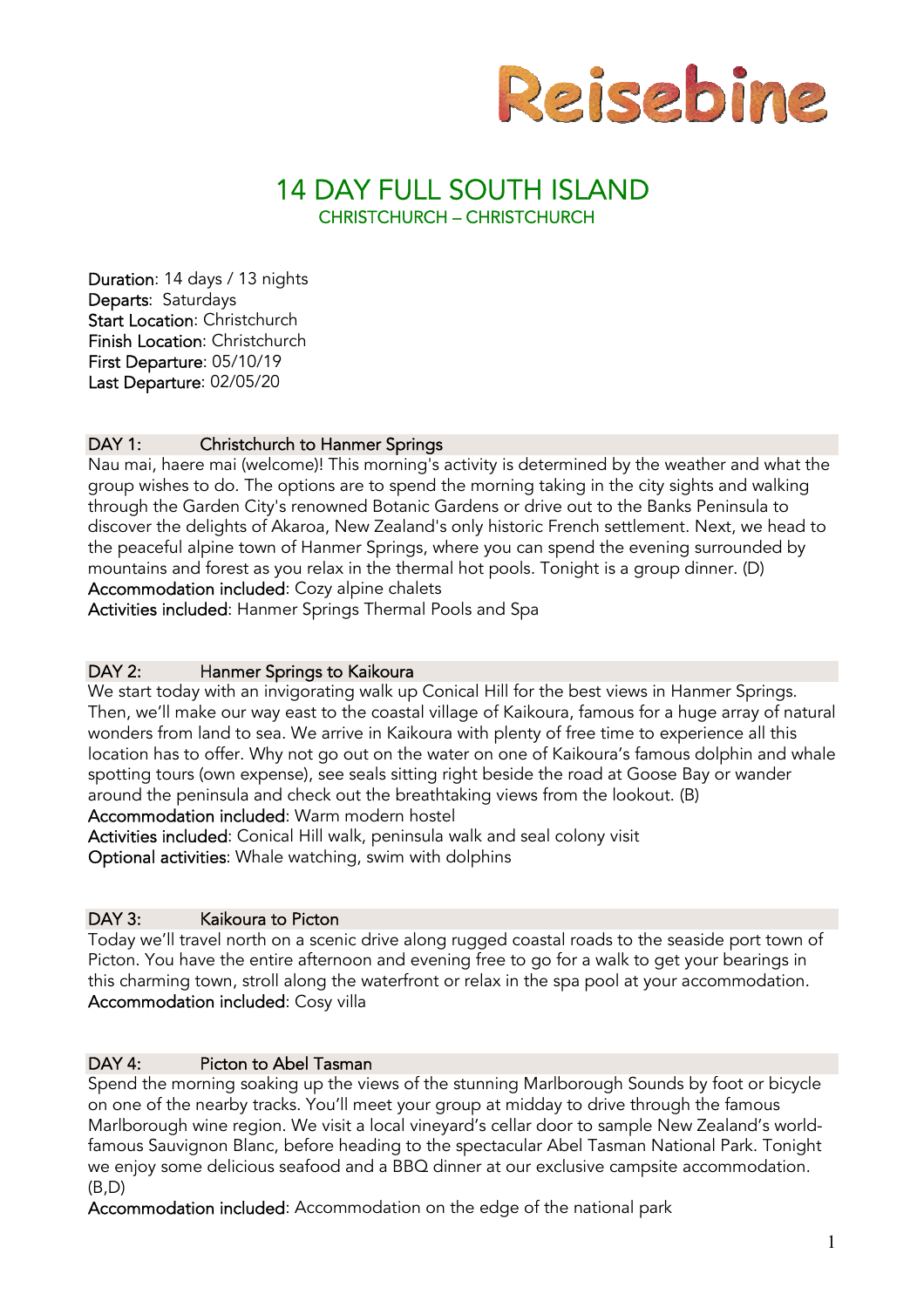# Activities included: Winery cellar door visit

# DAY 5: Full day in Abel Tasman

Today is a free day to experience the incredible Abel Tasman National Park. Explore this stunning coastal area famous for being one of the sunniest spots in New Zealand. Walk the coastal track and discover some of New Zealand's best natural golden sand beaches or choose an optional activity like sailing or sea kayaking (own expense). Tonight, you can self-cater using the BBQ and kitchen facilities at our accommodation. (B)

Accommodation included: Accommodation on the edge of the national park Activities included: Walk on the Abel Tasman Track and Aqua Taxi ride

# DAY 6: Abel Tasman to Franz Josef

We start early to head south along the 'wild' West Coast, travelling on the rugged rocky coastline that makes this stretch of road one of the country's top drives. We'll stop along the way to visit the spectacular limestone Punakaiki Pancake Rocks and blowholes, as well as call in at the historic mining town of Hokitika, one of the best spots to find a greenstone souvenir. From there, we carry on to our next overnight stop in the quaint little West Coast town of Franz Josef, home to the mighty Franz Josef Glacier. (B,D)

Accommodation included: Hostel close to all attractions Activities included: Punakaiki Pancake Rocks walk

# DAY 7: Full day in Franz Josef

Enjoy a free day to get out and explore the mighty Franz Josef Glacier. Navigate the maze of ice and explore the incredible landscape on a Franz Josef Glacier guided tour which we highly recommend (own expense). There are also many excellent bush hikes available in the region. Tonight, you can self-cater in the communal kitchen at our accommodation or take the opportunity to dine at one of the local cafes or restaurants in town. (B)

Accommodation included: Hostel close to all attractions

Optional activities: Glacier heli-hike, scenic helicopter flight

### DAY 8: Franz Josef to Makarora

Today we head further down the West Coast towards Mount Aspiring National Park, stopping to take in the breathtaking scenery at the amazing mirror-like Lake Matheson, NZ's most photographed lake. See waterfalls as we travel through the mountainous Haast Pass towards Makarora then visit the stunning Blue Pools. On arrival in Mount Aspiring National Park we go jet boating to experience the best in shallow water boating, skimming just inches from the riverbed, viewing pristine waterways, snow-capped peaks and native bush. (B,D)

# Accommodation included: Unique mountain chalets

Activities included: Walk around Lake Matheson, walk through beech forest to the Blue Pools, jet boat Mt Aspiring National Park

### DAY 9: Makarora to Doubtful Sound

Fiordland National Park is one of New Zealand's most beautiful locations, with stunning ice-carved fiords, valleys, lakes and mountain scenery; and it is our first port of call today. Within Fiordland we visit Doubtful Sound, the deepest of all the fiords, surrounded by towering peaks and huge waterfalls. We will board a purpose-built boat and enjoy complimentary afternoon tea while cruising past fur seals, penguins and dolphins. There are also sea kayaks available to explore the fiord. (B,D)

Accommodation included: Overnight on the boat, anchored within a secluded bay in a UNESCO World Heritage Site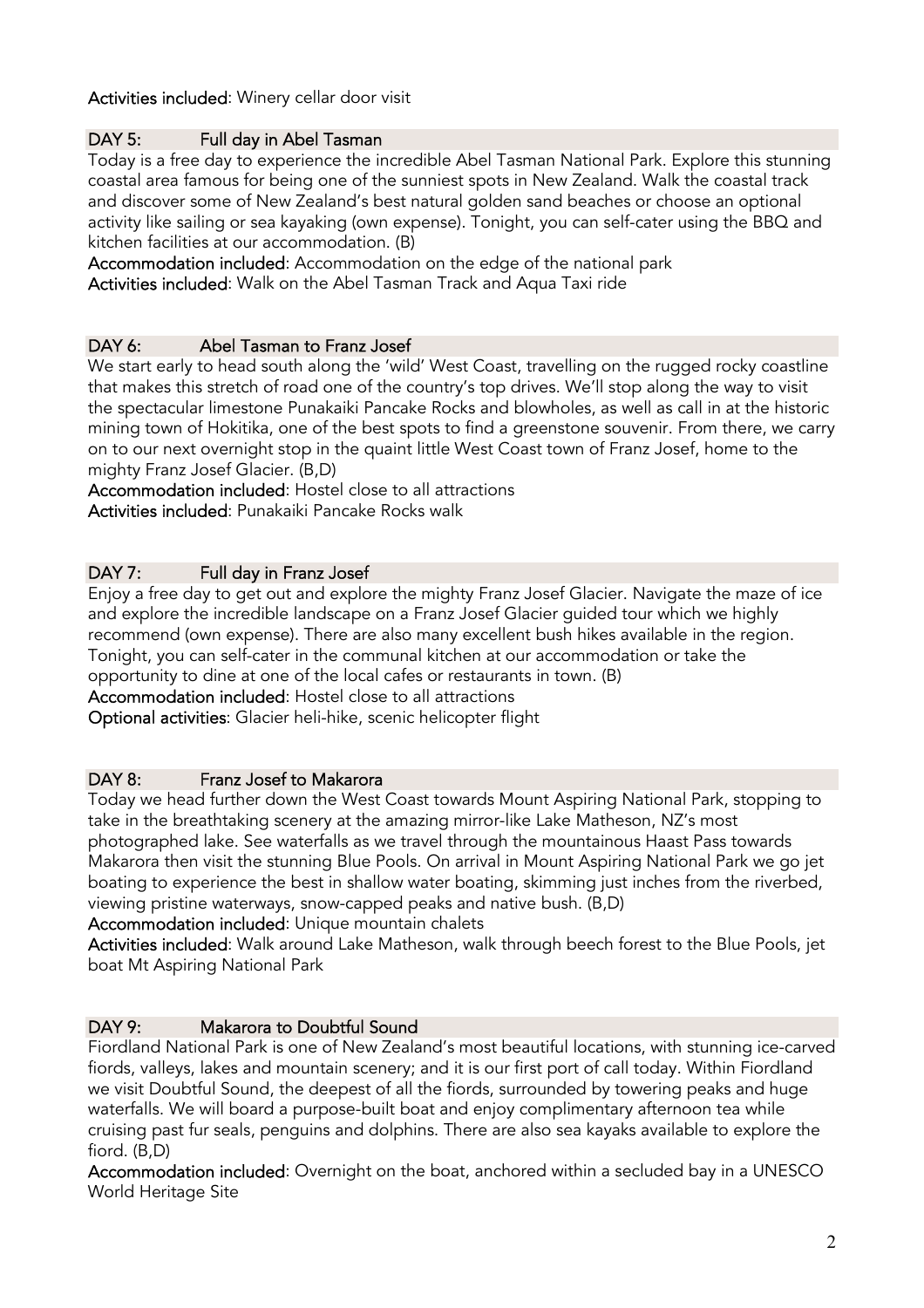# Activities included: Doubtful Sound overnight cruise, sea kayaking, wildlife spotting

# DAY 10: Doubtful Sound to Queenstown

We depart Doubtful Sound around midday, leaving behind stunning Fiordland to head for the 'adventure capital of the world', Queenstown. Queenstown offers an optional big (make that huge!) night out with a wide variety of excellent restaurants, pubs and live music around town. (B) Accommodation included: Lodge located close to town with awesome views

# DAY 11: Full Day 1 in Queenstown

You have two free days in Queenstown to fully explore everything on offer. With so many fantastic activity options, it's a great place to spend a couple days, no matter what your past-time of choice is. Why not start your first free day with the heart pounding adrenalin rush of one of Queenstown's adventure activities? Options include: bungy jumping, zipline tours, canyoning, Shotover River jet boating, skiing and skydiving. Optional activities and meals not indicated are at your own expense. (B)

Accommodation included: Lodge located close to town with awesome views Optional activities: Any adventure activity you can imagine!

# DAY 12: Full Day 2 in Queenstown

Make the most of your final free day doing any of the incredible activities still on your bucket list or simply spend the day further exploring this spectacularly scenic little town. If you haven't already, we recommend riding the gondola or walking to the top of the hill for the best views of the town, lake and surrounding mountains. Optional activities and meals not indicated are at your own expense. (B)

Accommodation included: Lodge located close to town with awesome views Optional activities: Any adventure activity you can imagine!

### DAY 13: Cueenstown to Mt Cook

We'll jump back on the bus for a short drive to Wanaka, where we'll spend the morning cycling along some of the world's most beautiful lakeside bike paths. After lunch, we head over the Lindis Pass through the picturesque Mackenzie region to the base of the country's highest mountain, Aoraki/Mt Cook. There is time for a hike through the Tasman Valley for breathtaking views of the dramatic mountain landscape or opt to take an alpine scenic flight (own expense). This is also one of the best places in New Zealand to join an evening stargazing tour. (B,D)

Accommodation included: Alpine lodge

Activities included: Mountain biking in Wanaka, scenic walk in Tasman Valley Optional activities: Big Sky Stargazing or scenic heli-flight

### DAY 14: Mt Cook to Christchurch

Today we make our way through a landscape made famous in the 'Lord of the Rings' films. We'll take a break for a stroll around Lake Tekapo, iconic for its historic church and turquoise waters. Between Tekapo and Christchurch there is an option for thrill seekers to hop-off and join a topnotch Grade 5 white water adventure on the Rangitata River (own expense). Those not rafting will continue on to Christchurch, where your driver guide will point out the highlights of the South Island's largest city. The rafters will rejoin the group at the accommodation in Christchurch this evening. This is where your tour ends - we hope you had a blast on your New Zealand journey! (B) Optional activities: Rangitata white water rafting